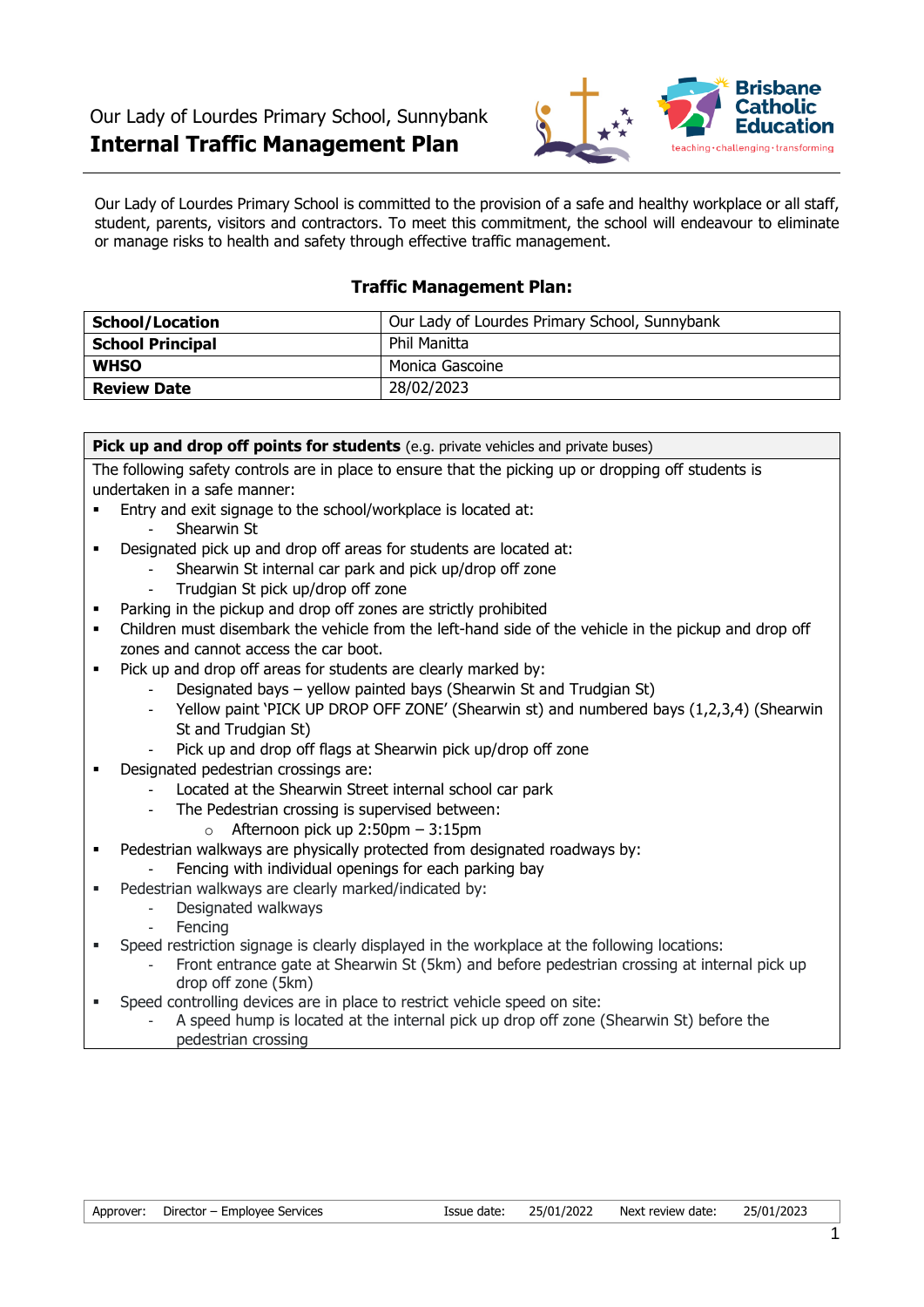

#### **Courier and/or delivery drop off points**

The following safety controls are in place to ensure that deliveries of various items to the workplace is undertaken in a safe manner:

- All couriers and/or delivery drivers must report to the school reception before entering the school grounds
- Courier and/or delivery drop off points are:
	- Internal pick up/drop off zone located at Shearwin St
- School speed limits are set at (5km/hr) with clearly displayed signage located at:
	- The school entrance at Shearwin St and before the pedestrian crossing in the internal car park at Shearwin St
- Speed controlling devices are in place to restrict vehicle speed on site:
- A speed hump located before the pedestrian crossing in the internal car park at Shearwin St ▪ Other considerations that may need to be documented:
	- Internal roadways are only one way (directional arrow line marked at Shearwin St school entrance
		- Vehicles are prevented from accessing the following areas:
			- o Pathways used by students etc.

**Safe passage of vehicles within the school** (e.g. utility, fete trucks)

The following safety arrangements and features are in place when large vehicles or mobile plant such as ride on mowers or vehicles are required to move around the school:

- Vehicles are not permitted to move around school grounds during the following time periods of peak pedestrian traffic:
	- − Between 8:00am and 3:30pm
- Prior to entering the school, drivers of any vehicles must report to the school reception to arrange for a member of staff to act as a "spotter" to supervise onsite vehicle movements
- Worksite speed limits are set at (5km/hr) with clearly displayed signage located at:
	- The school entrance at Shearwin St and before the pedestrian crossing in the internal car park at Shearwin St
- Other considerations or risk controls:
	- There are 2 site access points that may be required for contractor vehicles or fete vehicles. These access points are located at the Shearwin St entrance (double gate near Administration building) and Mains Rd entrance (adjacent to ground shed)
	- Permission is required by a member of the school Leadership Team for internal school vehicle access
	- There are no vehicle movements made by staff internally i.e. no use of ride on mowers or buggies etc.

#### **Parking arrangements**

The following safety arrangements and features are in place to minimise the risks associated with vehicle parking within the school:

- **·** Shearwin St car park:
	- $\circ$  There are 26 car parks available for employees and visitors and 2 car parks available for people with disabilities
- **•** Trudgian St car park (employee parking only):
	- o There are 14 car parks available for employees
- Mains Rd car park (employee parking only):
	- $\circ$  There are 18 car parks available for employees
- Car parking areas are clearly designated with marked parking bays and signage displayed in the following areas:
	- Shearwin St internal school car park
	- Trudgian St internal school car park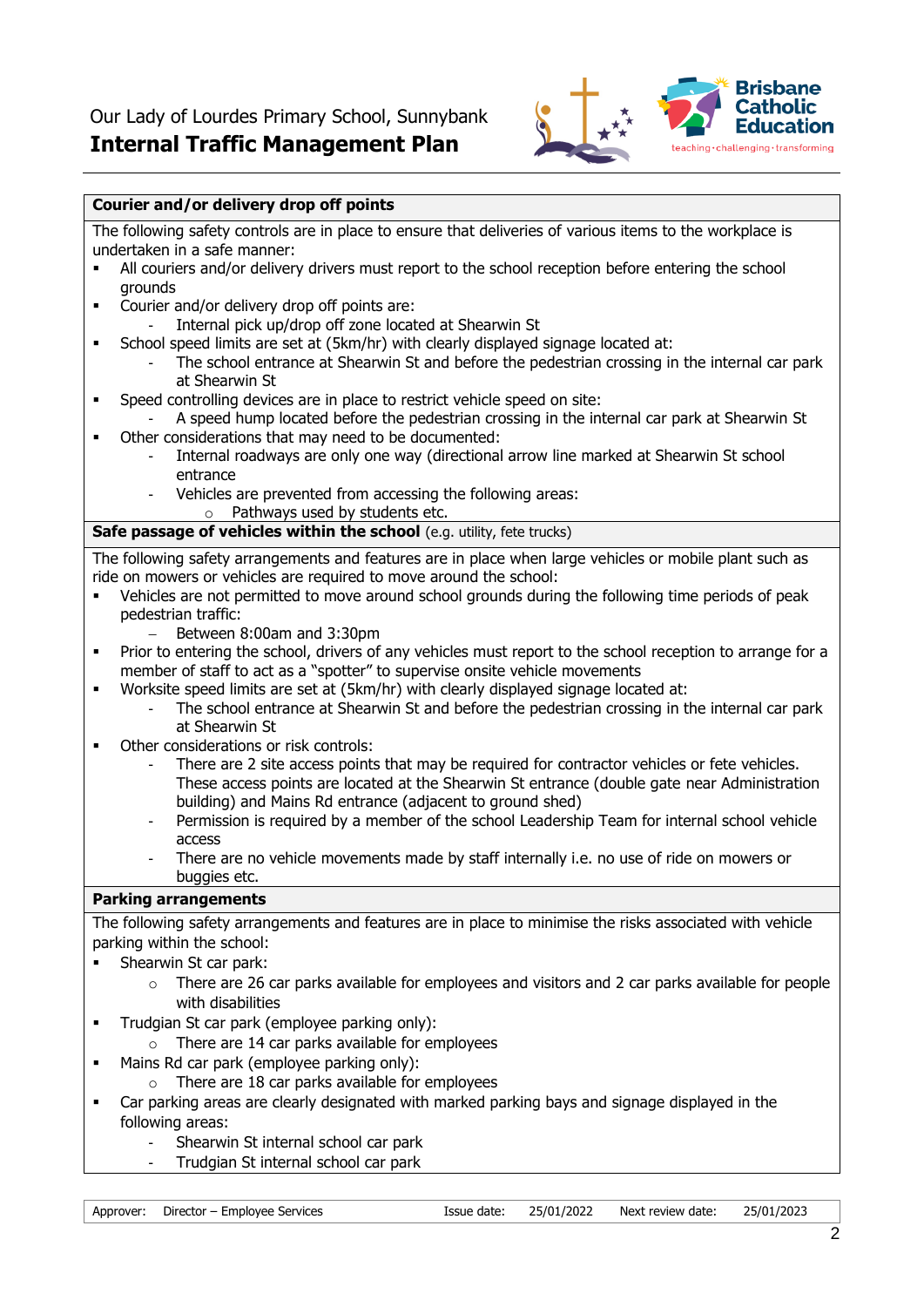

- Mains Rd school car park
- Signage identifying the whereabouts of the Office/Reception is clearly visible from the car park and is located at:
	- The entrance to the Administration building

**Special Events** (e.g. fetes, sporting events)

Traffic control requirements for special events may vary and control measures will need to be determined through a risk assessment.

The following safety arrangements are in place to minimise the risks associated with special events in conjunction with previously documented control measures:

- Appropriate numbers of traffic controllers will be in place for all special events to restrict/direct traffic to and from the workplace
- Additional car parking areas are clearly designated with marked parking bays and signage displayed
- Other considerations or risk controls that need to be documented:
	- The back access gate located in the Mains Rd car park can be utilised after school hours for fetes or events where site access is required, if permission has been granted from a member of the Leadership Team and a spotter has been arranged.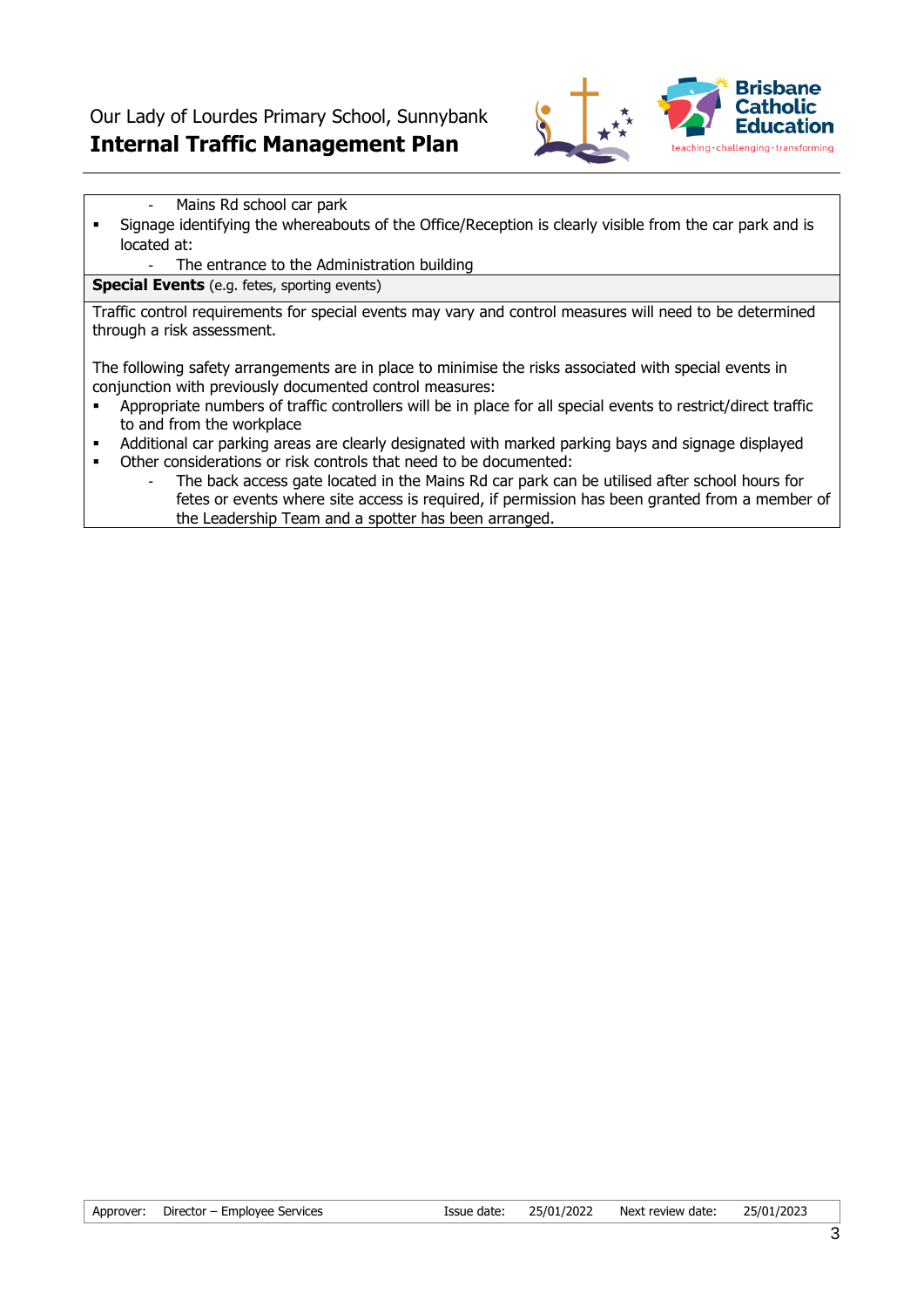

**Traffic Management Plan Map**



Approver: Director – Employee Services Issue date: 25/01/2022 Next review date: 25/01/2023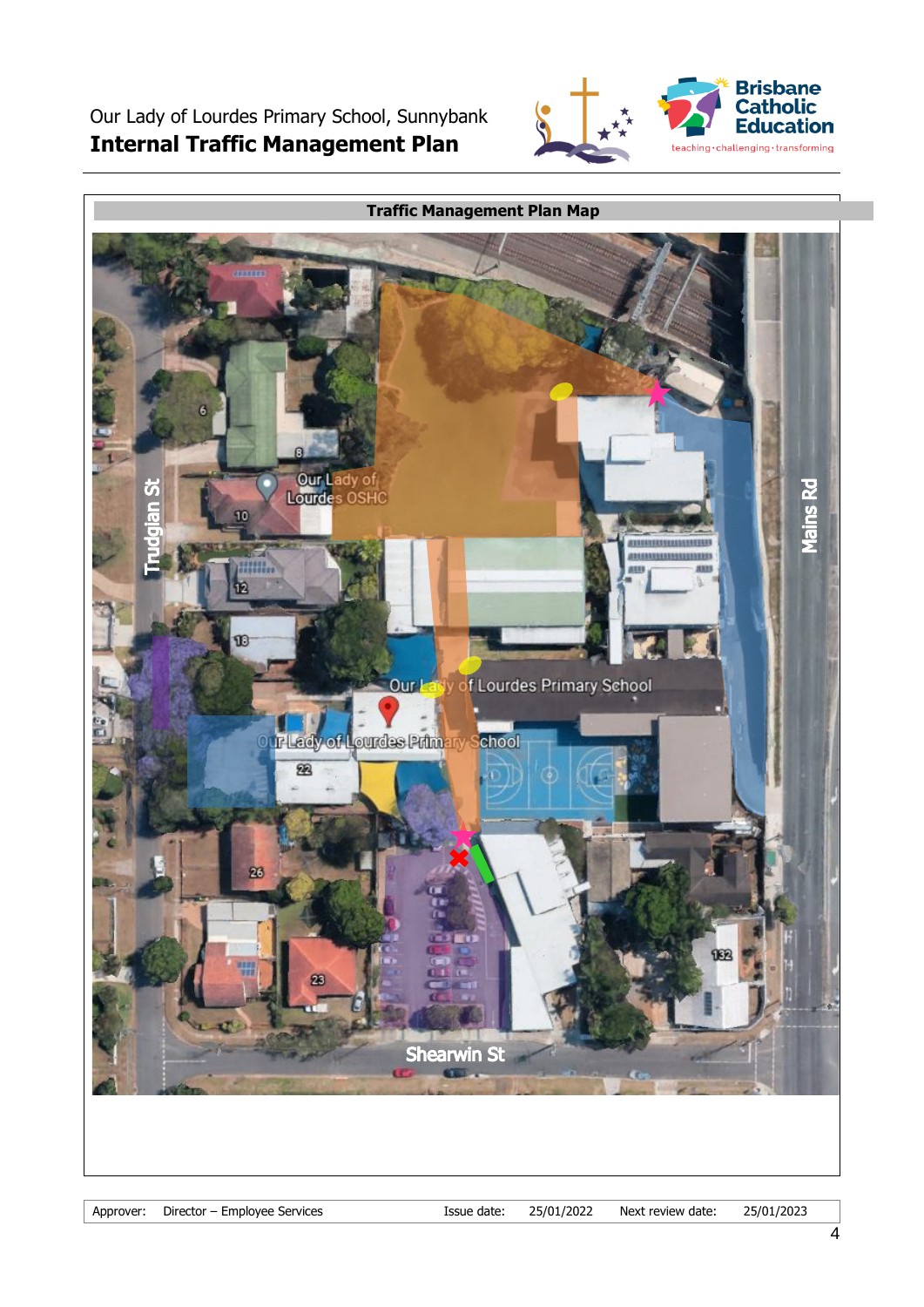

# **Legend**

| Deliveries/emergency vehicles                                             |             | Site vehicle access                                                                                                             |
|---------------------------------------------------------------------------|-------------|---------------------------------------------------------------------------------------------------------------------------------|
| Pick up drop off zone/visitor parking                                     |             | No private vehicles, contractors or delivery                                                                                    |
| <b>Staff car parking</b>                                                  |             | vehicles to access site during term time unless<br>an escort/spotter is arranged and approval is<br>granted from the Principal. |
| <b>Blind spots - stop/look and proceed at</b><br>crawling pace (est 2km)  |             |                                                                                                                                 |
| Pedestrian crossing - stop/look and<br>proceed at crawling pace (est 2km) |             |                                                                                                                                 |
| Amber zone - controls required to access                                  |             |                                                                                                                                 |
| <b>Photos</b>                                                             |             |                                                                                                                                 |
| ---                                                                       | <b>Time</b> |                                                                                                                                 |

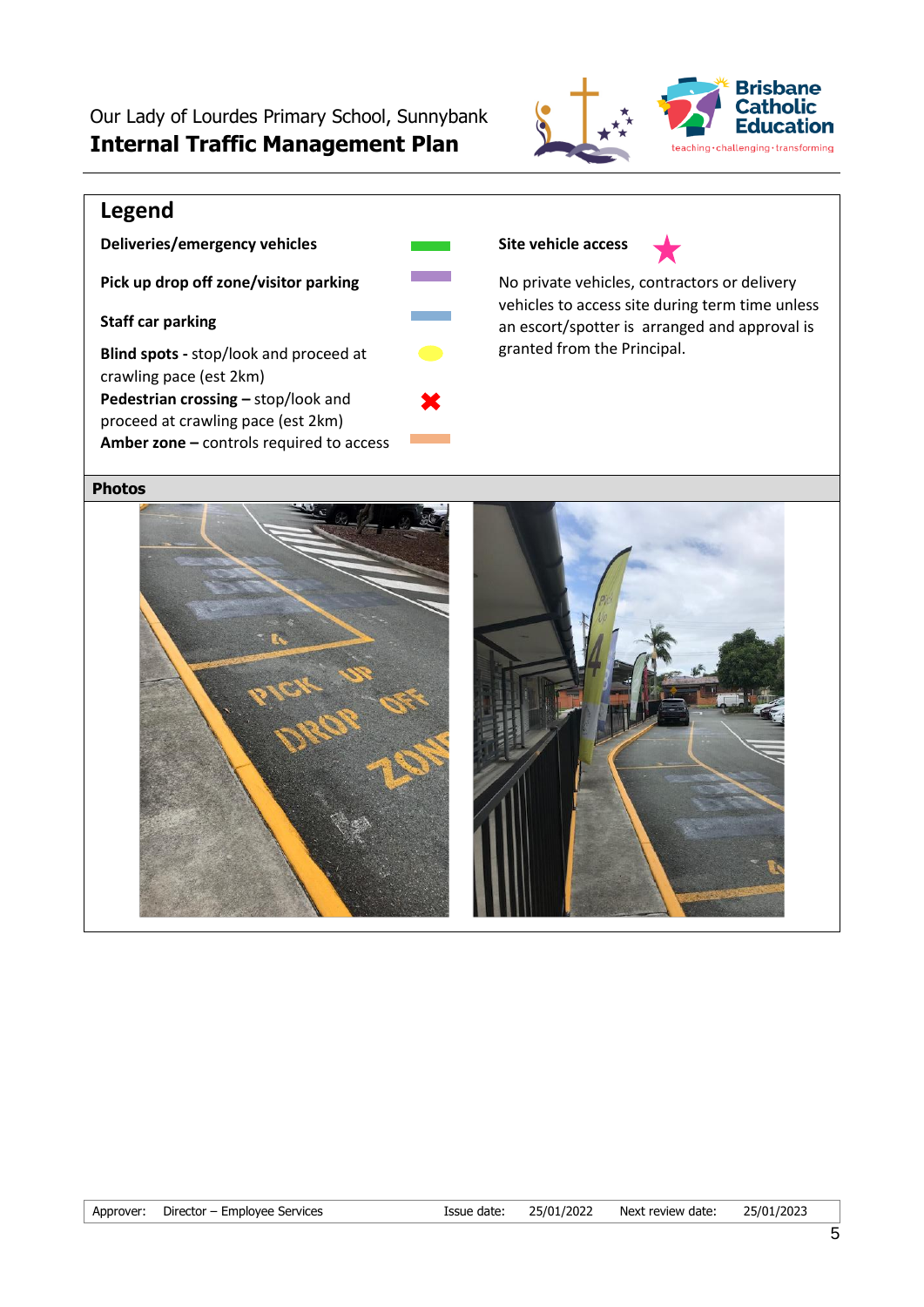